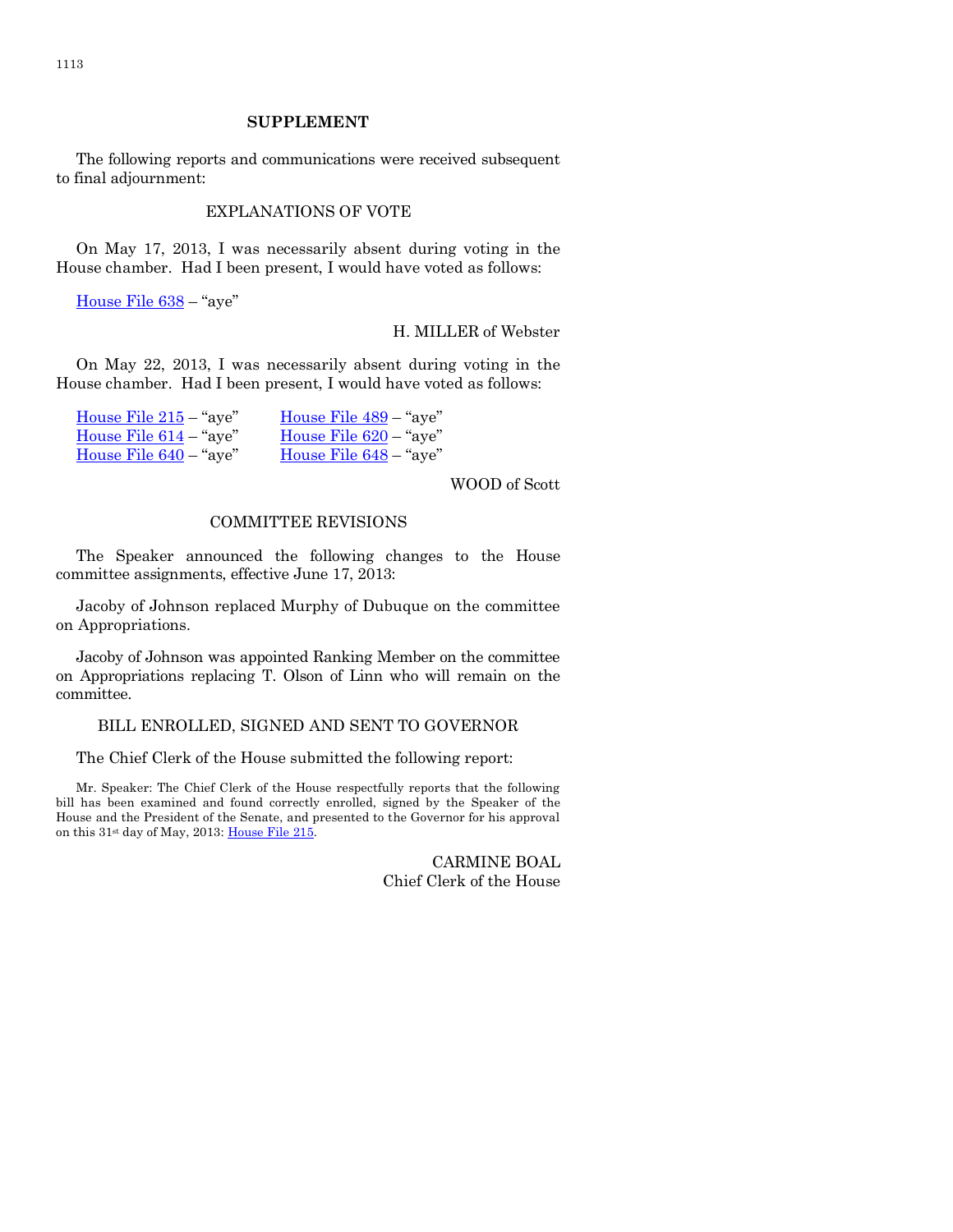### BILLS ENROLLED, SIGNED AND SENT TO GOVERNOR

### The Chief Clerk of the House submitted the following report:

Mr. Speaker: The Chief Clerk of the House respectfully reports that the following bills have been examined and found correctly enrolled, signed by the Speaker of the House and the President of the Senate, and presented to the Governor for his approval on this 3rd day of June, 2013: House Files 489, 599, 602, 603, 604, 614, 620, 625, 638, 640, 648 and 649.

### CARMINE BOAL Chief Clerk of the House

# BILLS APPROVED SUBSEQUENT TO ADJOURNMENT

The following is a record of the action of the Governor on the bills passed by the 2013 Regular Session of the Eighty-fifth General Assembly and which action was had subsequent to the date of final adjournment.

**[House File 119,](http://coolice.legis.iowa.gov/Cool-ICE/default.asp?Category=billinfo&Service=Billbook&frame=1&GA=85&hbill=HF119)** an Act relating to county attorney duties when representing the Department of Human Services in juvenile court. Approved 5-24-13.

**[House File 215,](http://coolice.legis.iowa.gov/Cool-ICE/default.asp?Category=billinfo&Service=Billbook&frame=1&GA=85&hbill=HF215)** an Act relating to and providing for education reform involving student, teacher, and administrator programs and activities under the purview of the department of education, the state board of education, the college student aid commission, school districts, and accredited nonpublic schools; providing for independent private instruction for students; providing for private instruction for students; concerning driver education by a teaching parent; making appropriations and providing for the establishment and retention of certain fees; and including transition and effective date provisions. Approved 6-3-13.

**[House File 489,](http://coolice.legis.iowa.gov/Cool-ICE/default.asp?Category=billinfo&Service=Billbook&frame=1&GA=85&hbill=HF489)** an Act relating to various matters involving insurance and the insurance division of the department of commerce, providing penalties, and including applicability and effective date provisions. Approved 6-17-13.

**[House File 586,](http://coolice.legis.iowa.gov/Cool-ICE/default.asp?Category=billinfo&Service=Billbook&frame=1&GA=85&hbill=HF586)** an Act relating to the rulemaking process and state agency decision making. Approved 5-24-13.

**[House File 590,](http://coolice.legis.iowa.gov/Cool-ICE/default.asp?Category=billinfo&Service=Billbook&frame=1&GA=85&hbill=HF590)** an Act relating to child abuse reporting, assessment procedures, and placement on the central registry for child abuse, and including effective date and applicability provisions. Approved 5-24-13.

**[House File 592,](http://coolice.legis.iowa.gov/Cool-ICE/default.asp?Category=billinfo&Service=Billbook&frame=1&GA=85&hbill=HF592)** an Act relating to payments from the indigent defense fund by the State Public Defender. Approved 5-24-13.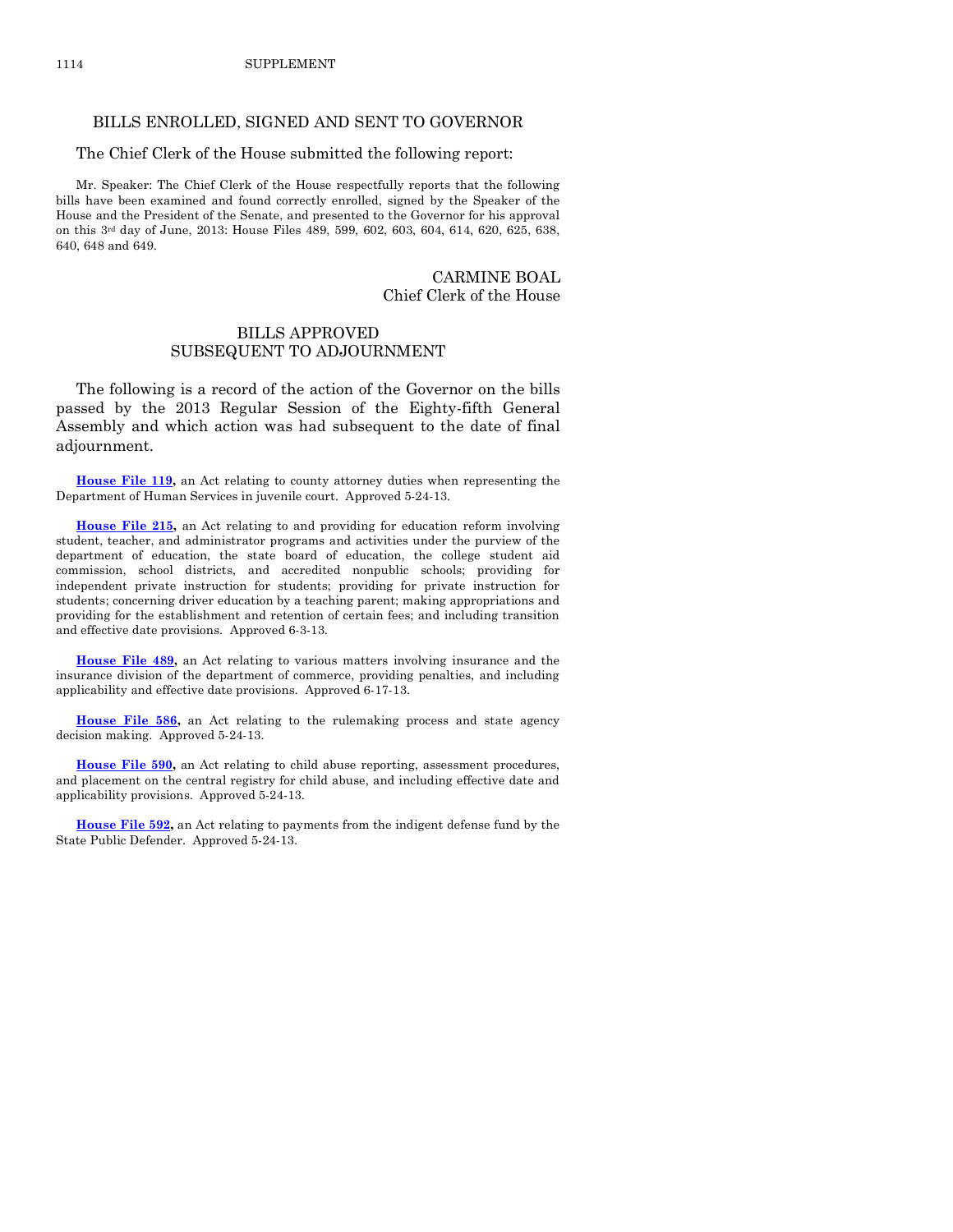**[House File 602,](http://coolice.legis.iowa.gov/Cool-ICE/default.asp?Category=billinfo&Service=Billbook&frame=1&GA=85&hbill=HF602)** an Act relating to transportation and other infrastructure-related appropriations to the department of transportation, including allocation and use of moneys from the road use tax fund and the primary road fund. Approved 6-17-13.

**[House File 603,](http://coolice.legis.iowa.gov/Cool-ICE/default.asp?Category=billinfo&Service=Billbook&frame=1&GA=85&hbill=HF603)** an Act relating to and making appropriations to certain state departments, agencies, funds, and certain other entities, providing for regulatory authority, and other properly related matters. Approved 6-17-13.

**[House File 614,](http://coolice.legis.iowa.gov/Cool-ICE/default.asp?Category=billinfo&Service=Billbook&frame=1&GA=85&hbill=HF614)** an Act appropriating federal funds made available from federal block grants and other non-state sources, allocating portions of federal block grants, and providing procedures if federal funds are more or less than anticipated or if federal block grants are more or less than anticipated and including effective date and retroactive applicability provisions. Approved 6-17-13.

**[House File 615,](http://coolice.legis.iowa.gov/Cool-ICE/default.asp?Category=billinfo&Service=Billbook&frame=1&GA=85&hbill=HF615)** an Act relating to the innovation fund investment tax credit and including effective date and retroactive applicability provisions. Approved 5-24-13.

**[House File 620,](http://coolice.legis.iowa.gov/Cool-ICE/default.asp?Category=billinfo&Service=Billbook&frame=1&GA=85&hbill=HF620)** an Act relating to the economic development financial assistance duties and powers of the economic development authority by authorizing and creating fees, affecting the aggregate tax credit limit for certain economic development programs and the tax credit for the endow Iowa tax credit, making appropriations, and including effective date and retroactive applicability provisions. Approved 6-17-13.

**[House File 625,](http://coolice.legis.iowa.gov/Cool-ICE/default.asp?Category=billinfo&Service=Billbook&frame=1&GA=85&hbill=HF625)** an Act relating to revenue and taxation, including retailers maintaining a place of business in this State for purposes of sale and use taxes, agreements relating to the collection of sales and use taxes, sales of tangible personal property and services to state agencies, modifying the school tuition organization income tax credit, and including effective date and retroactive applicability provisions. Approved 6-11-13.

**[House File 632,](http://coolice.legis.iowa.gov/Cool-ICE/default.asp?Category=billinfo&Service=Billbook&frame=1&GA=85&hbill=HF632)** an Act relating to the assessment of certain real estate used in the cultivation and production of algae, and including effective date and retroactive applicability provisions. Approved 5-24-13.

**[House File 640,](http://coolice.legis.iowa.gov/Cool-ICE/default.asp?Category=billinfo&Service=Billbook&frame=1&GA=85&hbill=HF640)** an Act relating to liquids which are flammable or combustible, by providing for the storage, marketing, and distribution of such liquids, providing for the marketing and distribution of liquids classified as motor fuel, including a conventional blendstock for oxygenate blending, and blended and unblended gasoline and diesel fuel, extending the period for determining the rates of the motor fuel tax based on calculating the distribution of ethanol blended gasoline and other motor fuel, including fees and penalties, and including effective date provisions. Approved 6-17-13.

**[House File 641,](http://coolice.legis.iowa.gov/Cool-ICE/default.asp?Category=billinfo&Service=Billbook&frame=1&GA=85&hbill=HF641)** an Act authorizing the establishment of reinvestment districts following approval of the Economic Development Authority Board, providing for the remittance of certain state sales tax revenues and certain state hotel and motel tax revenues to municipalities, establishing a state reinvestment district fund, and making appropriations. Approved 5-24-13.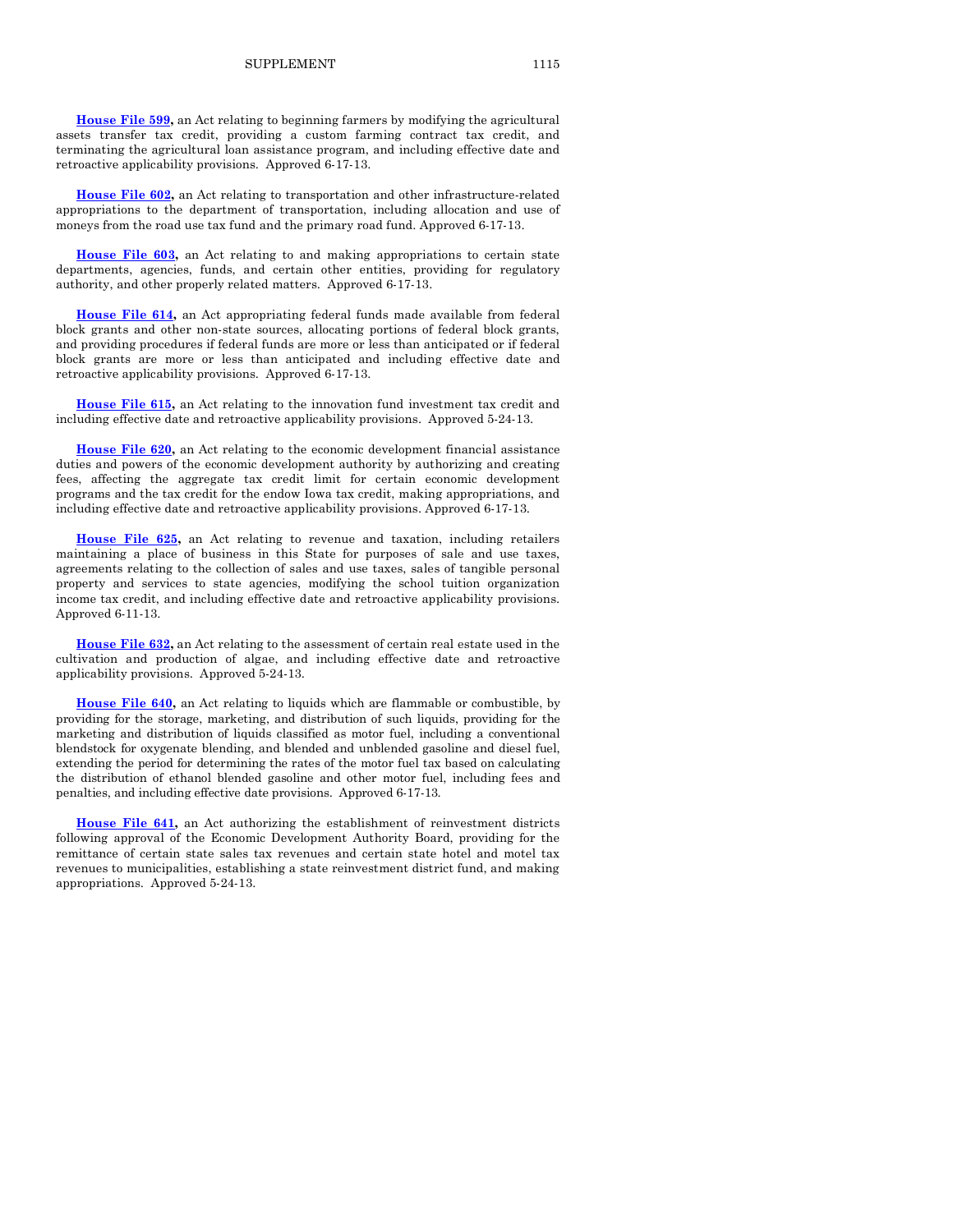**[House File 644,](http://coolice.legis.iowa.gov/Cool-ICE/default.asp?Category=billinfo&Service=Billbook&frame=1&GA=85&hbill=HF644)** an Act relating to enhanced E911 emergency communication systems, and providing penalties. Approved 5-24-13.

**[House File 649,](http://coolice.legis.iowa.gov/Cool-ICE/default.asp?Category=billinfo&Service=Billbook&frame=1&GA=85&hbill=HF649)** an Act relating to the liability of a land holder for the public use of private lands and waters for a recreational purpose or urban deer control. Approved 6-17-13.

**[Senate File 295,](http://coolice.legis.iowa.gov/Cool-ICE/default.asp?Category=billinfo&Service=Billbook&frame=1&GA=85&hbill=SF295)** an Act relating to state and local finances by establishing a business property tax credit for commercial, industrial, and railway property, establishing and modifying property assessment limitations, providing for commercial and industrial property tax replacement payments, providing for the classification of multiresidential property, modifying provisions for the taxation of telecommunications company property, providing for the study of the taxation of telecommunications company property, providing a taxpayers trust fund tax credit, modifying provisions relating to the property assessment appeal board, modifying the amount of the earned income tax credit, making appropriations, providing penalties, and including effective date, implementation, retroactive applicability, and other applicability provisions. Approved 6-12-13.

**[Senate File](http://coolice.legis.iowa.gov/Cool-ICE/default.asp?Category=billinfo&Service=Billbook&frame=1&GA=85&hbill=SF435) 435,** an Act relating to and making appropriations involving state government entities involved with agriculture, natural resources, and environmental protection. Approved 6-17-13.

[Senate File 442,](http://coolice.legis.iowa.gov/Cool-ICE/default.asp?Category=billinfo&Service=Billbook&frame=1&GA=85&hbill=SF442) an Act relating to appropriations to the judicial branch. Approved 6-17-13.

# GOVERNOR'S ITEM VETO MESSAGES SUBSEQUENT TO ADJOURNMENT

A copy of the following communications were received and placed on file:

### [HOUSE FILE 604](http://coolice.legis.iowa.gov/Cool-ICE/default.asp?Category=billinfo&Service=Billbook&frame=1&GA=85&hbill=HF604)

June 20, 2013

The Honorable Matt Schultz Secretary of State of Iowa State Capitol Des Moines, Iowa 50319

Dear Mr. Secretary:

I hereby transmit [House File 604,](http://coolice.legis.iowa.gov/Cool-ICE/default.asp?Category=billinfo&Service=Billbook&frame=1&GA=85&hbill=HF604) an Act relating to the funding of, the operation of, and appropriation of moneys to the college student aid commission, the department for the blind, the department of education, the economic development authority, the department of workforce development, and the state board of regents, and providing for related matters.

[House File 604](http://coolice.legis.iowa.gov/Cool-ICE/default.asp?Category=billinfo&Service=Billbook&frame=1&GA=85&hbill=HF604) is approved on this date with the following exceptions, which I hereby disapprove.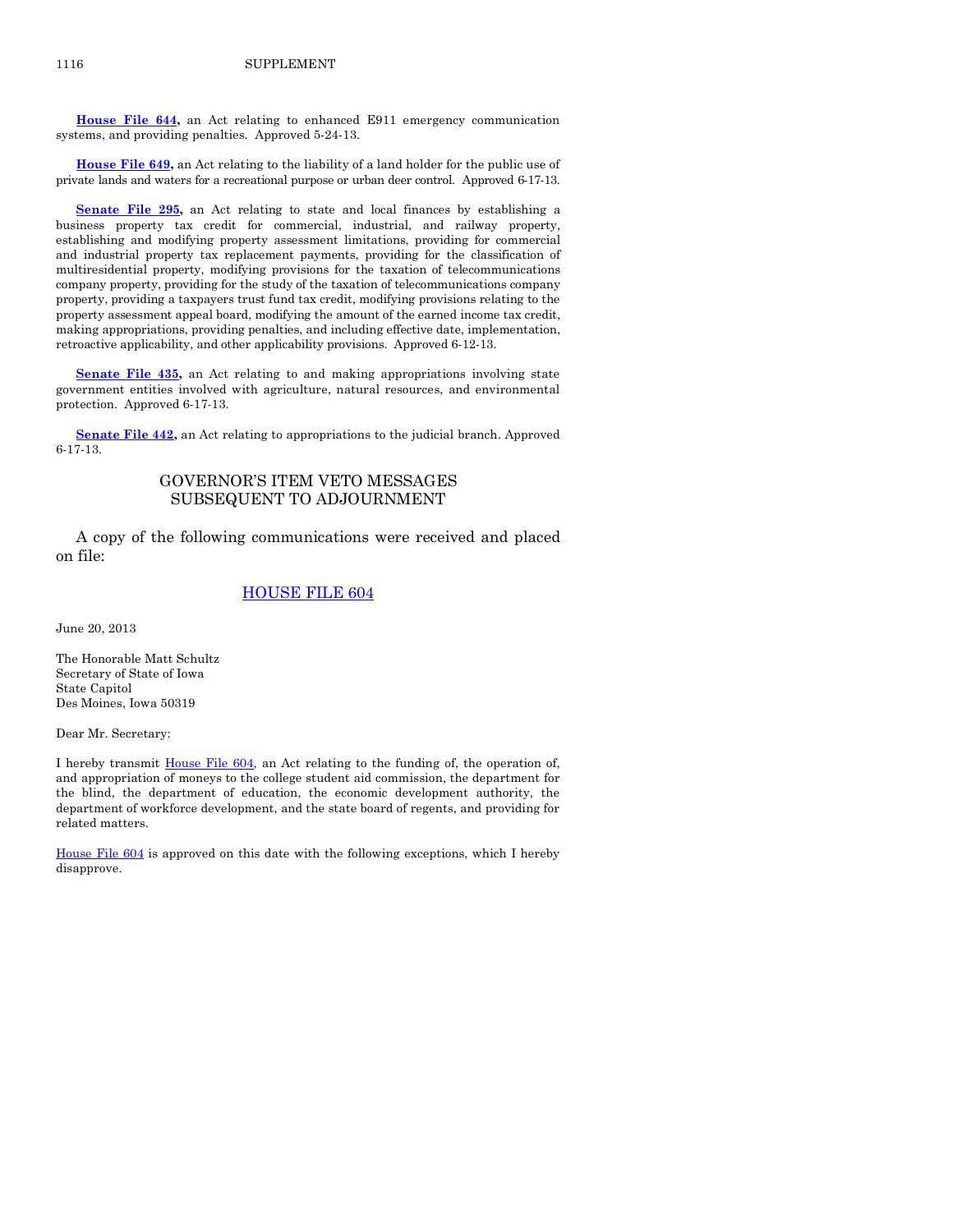I am unable to approve the designated portion of the item designated as Section 54, subsection 1, lettered paragraph b, subparagraph 4. This item allocates funds for an organization to provide resources and support services for international refugees for fiscal year 2015. This potentially creates a sole-source appropriation. It is important for the State to receive competitive requests for proposals (RFPs) from all qualified organizations in order to protect Iowa taxpayers' interests and best serves the needs of refugees.

For the above reasons, I respectfully disapprove the designated items in accordance with Amendment IV of the Amendments of 1968 to the Constitution of the State of Iowa. All other items i[n House File 604](http://coolice.legis.iowa.gov/Cool-ICE/default.asp?Category=billinfo&Service=Billbook&frame=1&GA=85&hbill=HF604) are hereby approved as of this date.

Sincerely,

TERRY E. BRANSTAD Governor

### [HOUSE FILE 638](http://coolice.legis.iowa.gov/Cool-ICE/default.asp?Category=billinfo&Service=Billbook&frame=1&GA=85&hbill=HF638)

June 20, 2013

The Honorable Matt Schultz Secretary of State of Iowa State Capitol Des Moines, Iowa 50319

Dear Mr. Secretary:

I hereby transmit [House File 638,](http://coolice.legis.iowa.gov/Cool-ICE/default.asp?Category=billinfo&Service=Billbook&frame=1&GA=85&hbill=HF638) an Act relating to and making appropriations to state departments and agencies from the Rebuild Iowa Infrastructure Fund and the Technology Reinvestment Fund, providing for related matters, and including effective date provisions.

[House File 638](http://coolice.legis.iowa.gov/Cool-ICE/default.asp?Category=billinfo&Service=Billbook&frame=1&GA=85&hbill=HF638) is approved on this date with the following exceptions, which I hereby disapprove.

I am unable to approve the designated portion of the item designated as Section 1, subsection 1, lettered paragraph a. This item allocates funds for the moving of all employees housed in the Wallace Building to a new location, and for the repairs and maintenance of the Wallace Building. I made it clear that my top priority for the State Capitol Complex is the repair and remodeling of the State Historical Building. The \$1.8 million shall revert to the Rebuild Iowa Infrastructure Fund.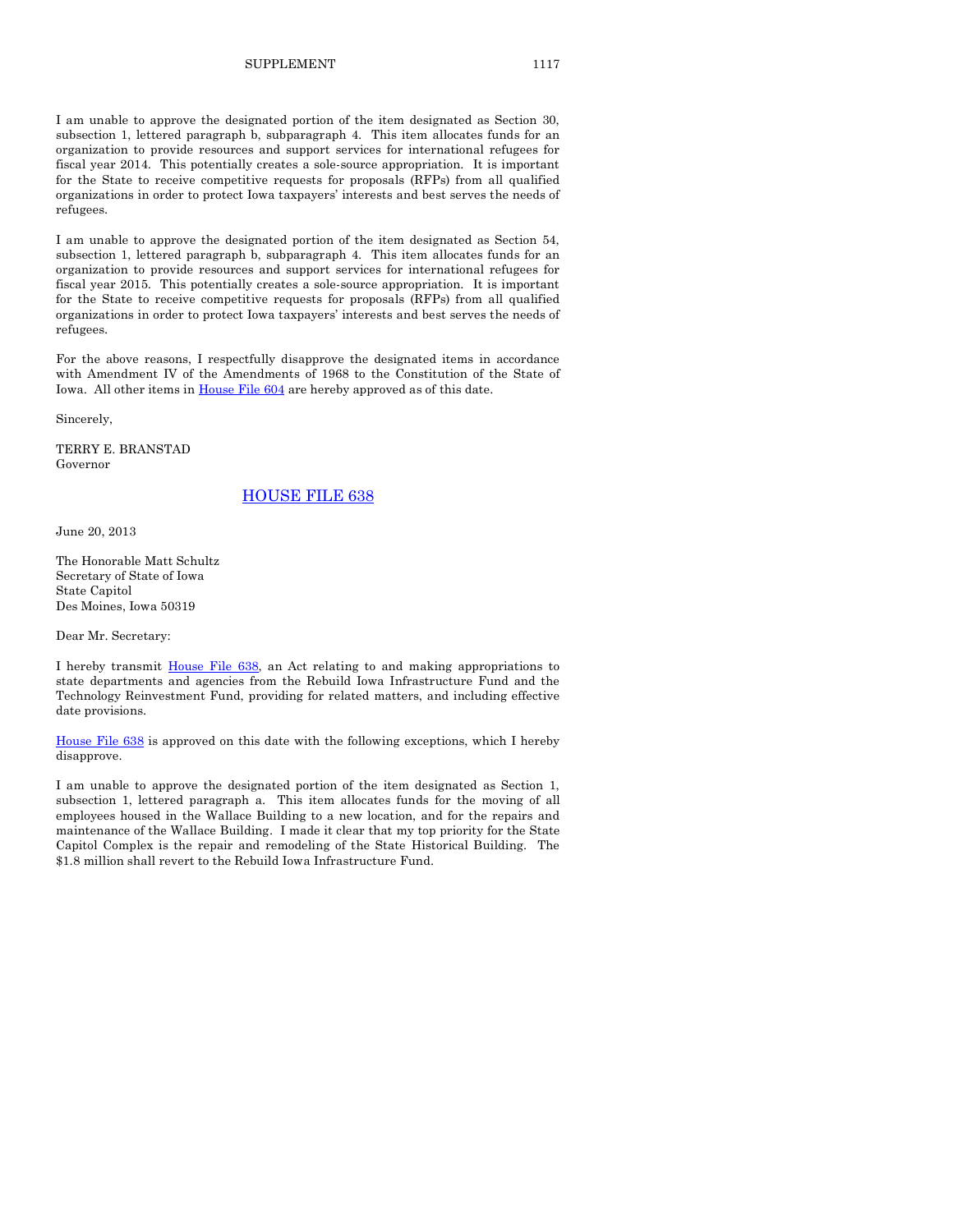I am unable to approve Section 1, subsection 1, lettered paragraph b in its entirety. These items allocate funds in fiscal years 2014 and 2015 for the moving of all employees housed in the Wallace Building to a new location, and for the repairs and maintenance of the Wallace Building. Infrastructure investments must be made pursuant to a long-term strategic plan. I made it clear that my top priority for the State Capitol Complex is the repair and remodeling of the State Historical Building.

I am unable to approve Section 1, subsection 3, lettered paragraph b in its entirety. This item appropriates \$1 million for the River Enhancement Community Attraction and Tourism program. The Iowa Economic Development Authority (IEDA) did not request this item and it was not a part of the budget recommendation I submitted to the General Assembly.

I am unable to approve the item designated as Section 1, subsection 4 in its entirety. This item appropriates \$300,000 for the renovation and construction of certain nursing facilities. Currently, the State of Iowa reimburses nursing facilities for construction and renovation through the current Medicaid cost reporting and reimbursement rates. The Department of Human Services did not request this item. Additionally, nursing facilities are receiving a \$15,268,148 provider rate increase based on the cost reports submitted to the State, \$1 million more than I recommended as part of the budget recommendation I submitted to the General Assembly.

I am unable to approve the item designated as Division VIII in its entirety. This item requires the IEDA to conduct a study to determine the effectiveness of giving priority to projects that attract the highest number of visitors and highest match levels from the Community Attraction and Tourism (CAT) fund. The CAT program has been an important economic development tool for smaller communities throughout our state. This provision suggests a shift in the program's policy focus which I cannot support.

I am unable to approve Section 44 in its entirety. This item allocates \$800,000 for the moving of all employees housed in the Wallace Building to a new location, and for the repairs and maintenance of the Wallace Building. I made it clear that my top priority for the State Capitol Complex is the repair and remodeling of the State Historical Building. The \$800,000 shall revert to the Rebuild Iowa Infrastructure Fund.

For the above reasons, I respectfully disapprove the designated items in accordance with Amendment IV of the Amendments of 1968 to the Constitution of the State of Iowa. All other items i[n House File 638](http://coolice.legis.iowa.gov/Cool-ICE/default.asp?Category=billinfo&Service=Billbook&frame=1&GA=85&hbill=HF638) are hereby approved as of this date.

Sincerely,

TERRY E. BRANSTAD Governor

### [HOUSE FILE 648](http://coolice.legis.iowa.gov/Cool-ICE/default.asp?Category=billinfo&Service=Billbook&frame=1&GA=85&hbill=HF648)

June 20, 2013

The Honorable Matt Schultz Secretary of State of Iowa State Capitol Des Moines, Iowa 50319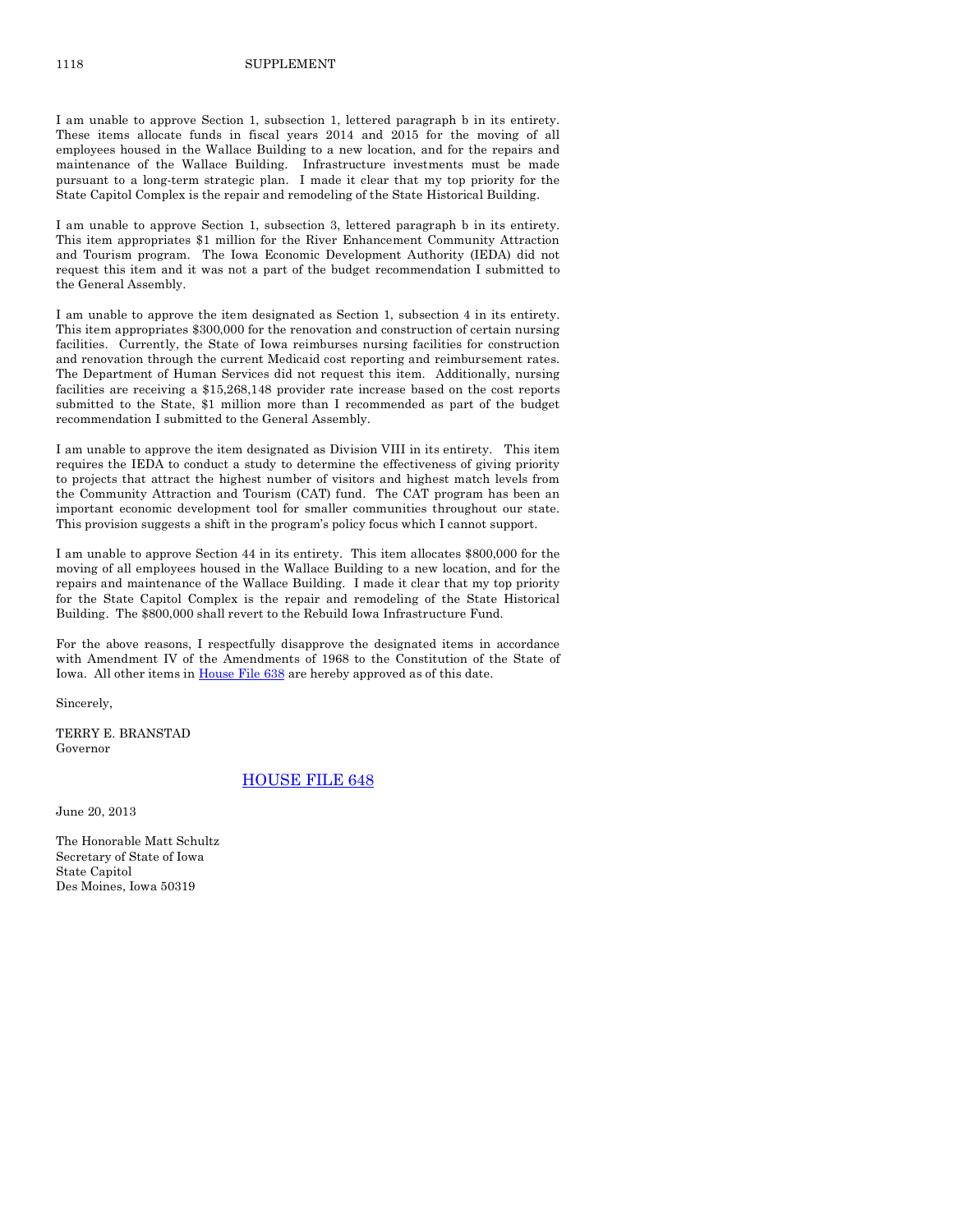#### Dear Mr. Secretary:

I hereby transmit [House File 648,](http://coolice.legis.iowa.gov/Cool-ICE/default.asp?Category=billinfo&Service=Billbook&frame=1&GA=85&hbill=HF648) an Act relating to state and local finances by making transfers and appropriations and including effective date and applicability provisions.

[House File 648](http://coolice.legis.iowa.gov/Cool-ICE/default.asp?Category=billinfo&Service=Billbook&frame=1&GA=85&hbill=HF648) is approved on this date with the following exceptions, which I hereby disapprove.

I am unable to approve the item designated as Division II in its entirety. This item provides supplemental appropriations from the General Fund to the Judicial Retirement and Peace Officer Retirement Funds. While these retirement plans have funding shortfalls, trying to make up for these shortfalls should not be borne only by taxpayers of the State. Iowa needs a comprehensive, long-term, sustainable plan for making up the shortfall in these retirement funds. The plan should include both the State and the participants of the plan as financial partners in bringing these funds to financial balance. The division also eliminates the annual standing appropriation of \$5,000,000 to the Peace Officer Retirement Fund. My disapproval of the division restores \$5,000,000 in funding starting in fiscal year 2014.

I am unable to approve the item designated as Section 9, paragraph 6, subparagraph c in its entirety. This item provides \$1,000,000 in maintenance funding for community colleges. I did not include this spending in my budget recommendation. Community colleges have received other increases and additional funding for the next fiscal year in other areas beyond my recommendations. Therefore, this funding is not approved.

I am unable to approve the item designated as Section 9, paragraph 10, subparagraph b in its entirety. This item provides \$50,000 to fund a new public safety training and facilities task force. This funding is no longer necessary due to the fact that the new task force was disapproved i[n Senate File 447.](http://coolice.legis.iowa.gov/Cool-ICE/default.asp?Category=billinfo&Service=Billbook&frame=1&GA=85&hbill=SF447)

I am unable to approve the item designated as Section 9, paragraph 10, subparagraph c in its entirety. This item provides \$150,000 to regional emergency response training centers, distributed on an equal basis. Providing funding to entities without guidance or oversight is not an efficient use of taxpayer funds.

I am unable to approve the item designated as Section 9, paragraph 11, subparagraph g in its entirety. This item spends \$3,000,000 to plan and design a new project, the University of Iowa Pharmacy Building Renovation. Early estimates reveal an anticipated cost of at least \$67,600,000. Until strategic plans and sustainable financing are secure, it is not appropriate to spend taxpayer money designing and planning the project. The Iowa Board of Regents should continue to engage in a longterm strategic planning process to review infrastructure needs in light of changes in educational technology. Technology and innovation should make it feasible to deliver high-quality education to students at a lower tuition and infrastructure cost, as delivery of educational services will require less physical presence on college campuses in the future.

I am unable to approve the item designated as Section 9, paragraph 11, subparagraph h in its entirety. This item spends \$2,500,000 to plan and design a new project, the Iowa State University Biosciences Building. Early estimates reveal an anticipated cost of at least \$42,500,000. Until strategic plans and sustainable financing are secure, it is not appropriate to spend taxpayer money designing and planning the project. The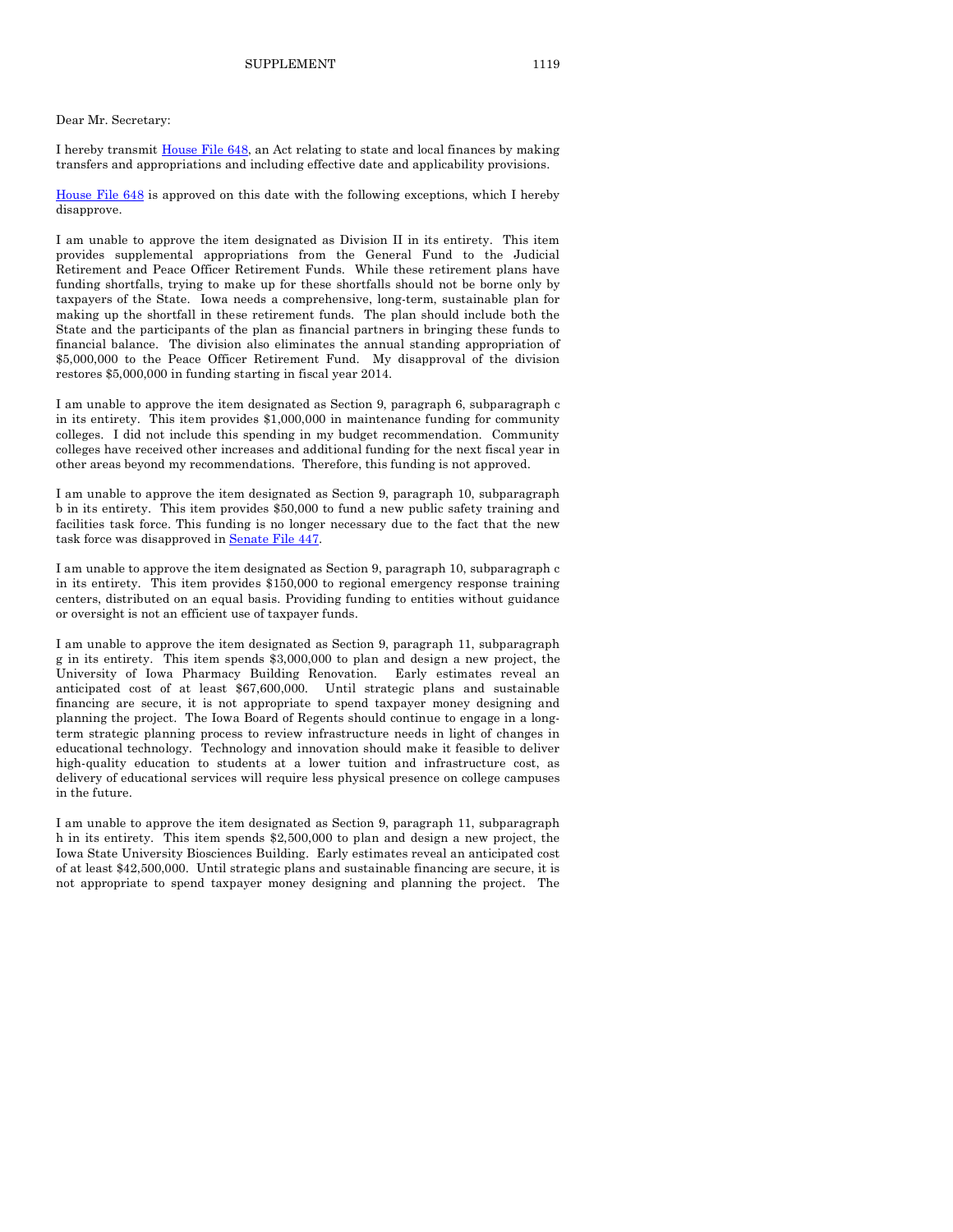Iowa Board of Regents should continue to engage in a long-term strategic planning process to review infrastructure needs in light of changes in educational technology. Technology and innovation should make it feasible to deliver high-quality education to students at a lower tuition and infrastructure cost, as delivery of educational services will require less physical presence on college campuses in the future.

I am unable to approve the item designated as Section 9, paragraph 11, subparagraph i in its entirety. This item spends \$1,500,000 to plan and design a new project, the University of Northern Iowa Schindler Education Center Renovation. Early estimates reveal an anticipated cost of at least \$31,600,000. Until strategic plans and sustainable financing are secure, it is not appropriate to spend taxpayer money designing and planning the project. The Iowa Board of Regents should continue to engage in a long-term strategic planning process to review infrastructure needs in light of changes in educational technology. Technology and innovation should make it feasible to deliver high-quality education to students at a lower tuition and infrastructure cost, as delivery of educational services will require less physical presence on college campuses in the future.

I am unable to approve the item designated as Section 9, paragraph 12 in its entirety. This item provides \$150,000 for the operation of a contract air traffic control tower in Dubuque. Earlier this year, concerns existed that federal sequestration of funds could withhold funds and affect operation of this control tower. However, federal funding was restored. The state funds are no longer needed.

I am unable to approve the item designated as Section 9, paragraph 14 in its entirety. This item provides \$300,000 for an entity to provide education and training for occupations in Iowa's renewable energy production industries and related educational opportunities. While I support renewable energy and the job opportunities associated with it, this spending provides state taxpayer dollars for a program pursuant to a federal grant with no state guidance or oversight. This is not the best use of state taxpayer funds. We have already provided \$15.8 million in fiscal year 2014 for workforce training through the Iowa Skilled Worker and Job Creation Fund, an increase of \$7.8 million over fiscal year 2013.

I am unable to approve the item designated as Section 10 in its entirety. This item transfers \$13,000,000 to the risk pool at the Department of Human Services for payment of mental health costs at the county level. Under the new Iowa Health and Wellness Plan, Iowans will have access to high quality mental health services. These services will be fully funded by federal dollars which greatly reduces the demand on county mental health funds. Counties are already receiving additional funds aiding the redesign of the mental health system, including \$11,628,317 in transition funds and \$29,820,478 in equalization funding, as well as the \$110,656,258 to be collected statewide in property taxes to support mental health services. The additional risk pool funding is not necessary at this time.

For the above reasons, I respectfully disapprove the designated items in accordance with Amendment IV of the Amendments of 1968 to the Constitution of the State of Iowa. All other items i[n House File 648](http://coolice.legis.iowa.gov/Cool-ICE/default.asp?Category=billinfo&Service=Billbook&frame=1&GA=85&hbill=HF648) are hereby approved as of this date.

Sincerely,

TERRY E. BRANSTAD Governor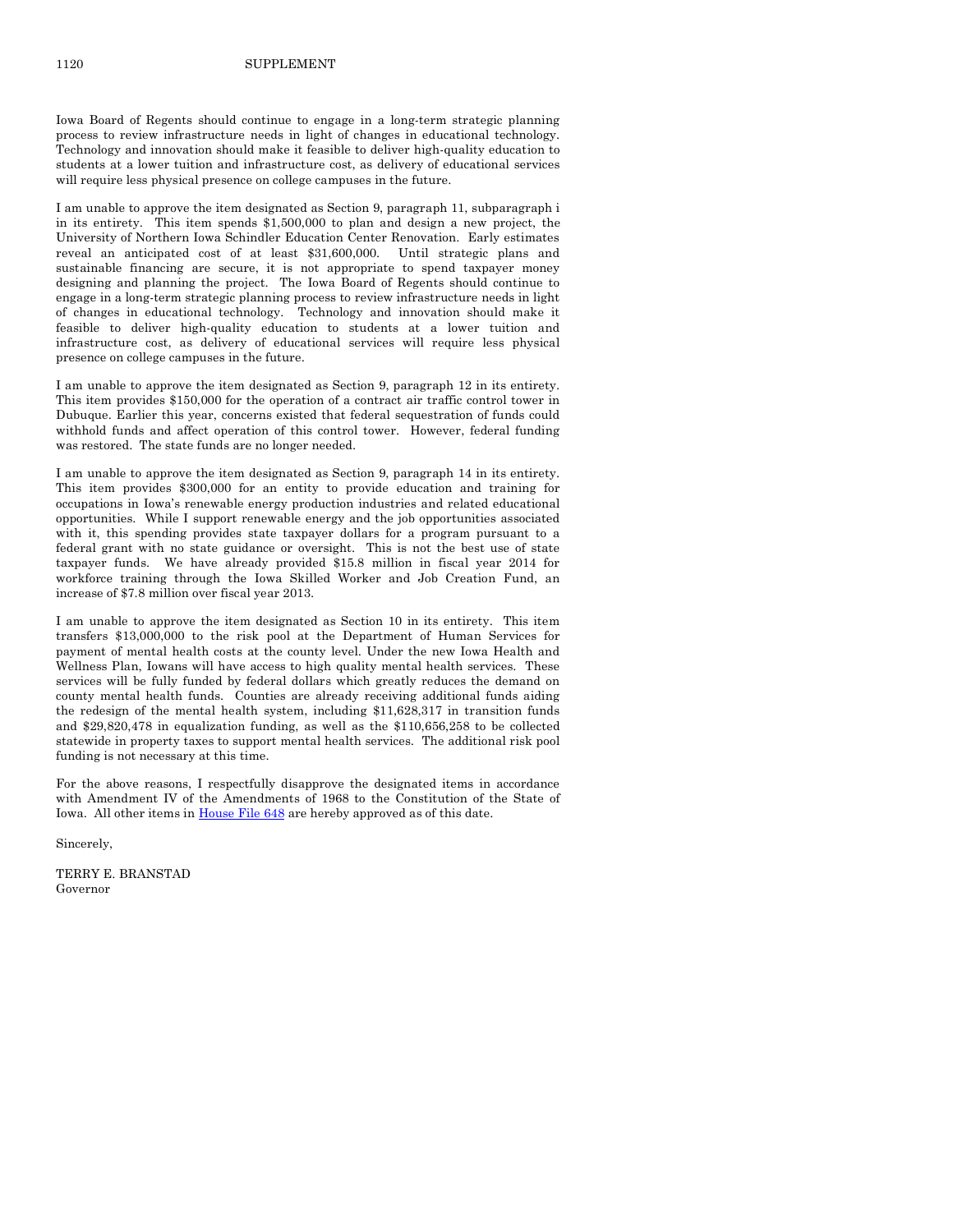### [SENATE FILE 396](http://coolice.legis.iowa.gov/Cool-ICE/default.asp?Category=billinfo&Service=Billbook&frame=1&GA=85&hbill=SF396)

June 20, 2013

The Honorable Matt Schultz Secretary of State of Iowa State Capitol Des Moines, Iowa 50319

Dear Mr. Secretary:

I hereby transmit [Senate File 396,](http://coolice.legis.iowa.gov/Cool-ICE/default.asp?Category=billinfo&Service=Billbook&frame=1&GA=85&hbill=SF396) an Act relating to government operations and efficiency and other related matters, and including effective date and applicability provisions.

[Senate File 396](http://coolice.legis.iowa.gov/Cool-ICE/default.asp?Category=billinfo&Service=Billbook&frame=1&GA=85&hbill=SF396) is approved on this date with the following exceptions, which I hereby disapprove.

I am unable to approve Sections 40, 42, and 43 in their entirety. These items require the director of the department of administrative services to purchase a new payroll system for the executive branch. From the beginning of my administration, I asked state agencies to work diligently to reduce administrative costs and reduce overhead costs. At my direction, many efficiency and cost-control measures are already being implemented by the executive branch departments. My administration is committed to reducing the size and cost of government by 15% through efficiencies and new technologies that allow for savings. I believe a mandate to purchase a payroll system at this time is inappropriate. The department may review the payroll system and determine the best way to proceed while protecting and serving the taxpayers of Iowa.

I am unable to approve Section 41 in its entirety. This item prohibits non-contract employees from bumping contract employees in the case of a reduction in force. In order to achieve increased efficiencies within state government, my administration is committed to finding areas where we can consolidate duplicative efforts. However, in doing so we must strive to ensure that various classifications of employees are treated fairly. The executive branch will continue to implement policies that will reduce the size and cost of government by 15% and this provision would be an impediment in achieving this goal.

For the above reasons, I respectfully disapprove the designated items in accordance with Amendment IV of the Amendments of 1968 to the Constitution of the State of Iowa. All other items i[n Senate File 396](http://coolice.legis.iowa.gov/Cool-ICE/default.asp?Category=billinfo&Service=Billbook&frame=1&GA=85&hbill=SF396) are hereby approved as of this date.

Sincerely,

TERRY E. BRANSTAD Governor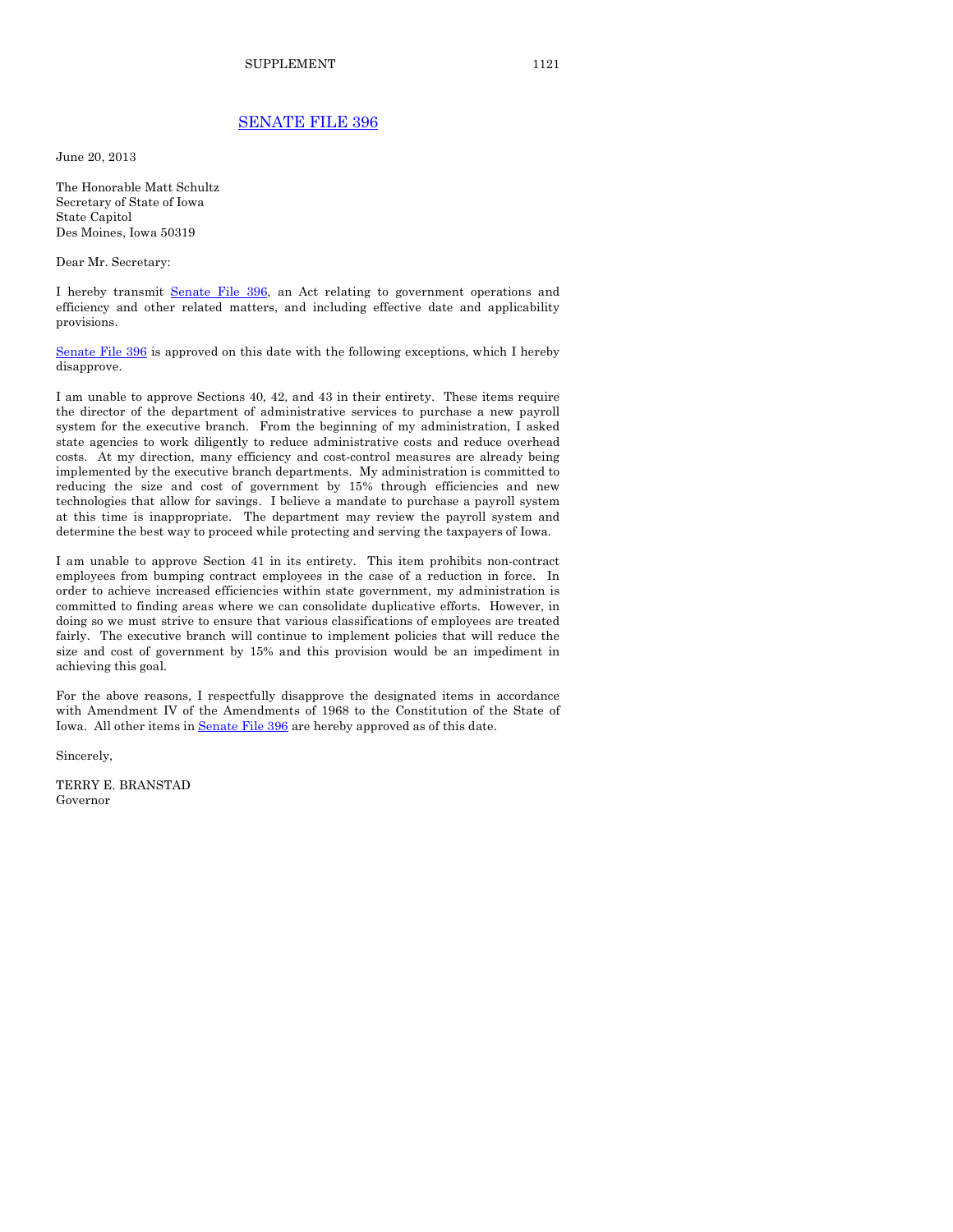# [SENATE FILE 406](http://coolice.legis.iowa.gov/Cool-ICE/default.asp?Category=billinfo&Service=Billbook&frame=1&GA=85&hbill=SF406)

June 20, 2013

The Honorable Matt Schultz Secretary of State of Iowa State Capitol Des Moines, Iowa 50319

Dear Mr. Secretary:

I hereby transmit [Senate File 406,](http://coolice.legis.iowa.gov/Cool-ICE/default.asp?Category=billinfo&Service=Billbook&frame=1&GA=85&hbill=SF406) an Act relating to involuntary commitments for persons with substance-related disorders, mental illness, and intellectual disabilities, and providing for the creation of a mental health advocate division in the department of inspections and appeals and including effective date provisions.

[Senate File 406](http://coolice.legis.iowa.gov/Cool-ICE/default.asp?Category=billinfo&Service=Billbook&frame=1&GA=85&hbill=SF406) is approved on this date with the following exception, which I hereby disapprove.

I am unable to approve of the item designated as Divisions I and II in their entirety. This item establishes new positions of mental health advocates within the Iowa Department of Inspections and Appeals. Currently, these advocates work at the county level. In the newly redesigned mental health and disability services system, it is best for these positions to remain at the local level where services will be managed and delivered regionally. I look forward to continuing to work with the House and Senate on implementing Mental Health redesign in a manner that best serves Iowans and fits within my goals for efficient and effective state government.

For the above reasons, I respectfully disapprove the designated item in accordance with Amendment IV of the Amendments of 1968 to the Constitution of the State of Iowa. All other items in **Senate File 406** are hereby approved as of this date.

Sincerely,

TERRY E. BRANSTAD Governor

### [SENATE FILE 430](http://coolice.legis.iowa.gov/Cool-ICE/default.asp?Category=billinfo&Service=Billbook&frame=1&GA=85&hbill=SF430)

June 20, 2013

The Honorable Matt Schultz Secretary of State of Iowa State Capitol Des Moines, Iowa 50319

Dear Mr. Secretary:

I hereby transmit [Senate File 430,](http://coolice.legis.iowa.gov/Cool-ICE/default.asp?Category=billinfo&Service=Billbook&frame=1&GA=85&hbill=SF430) an Act relating to appropriations to the department of cultural affairs, the economic development authority, the department of workforce development, the Iowa finance authority, and the public employment relations board,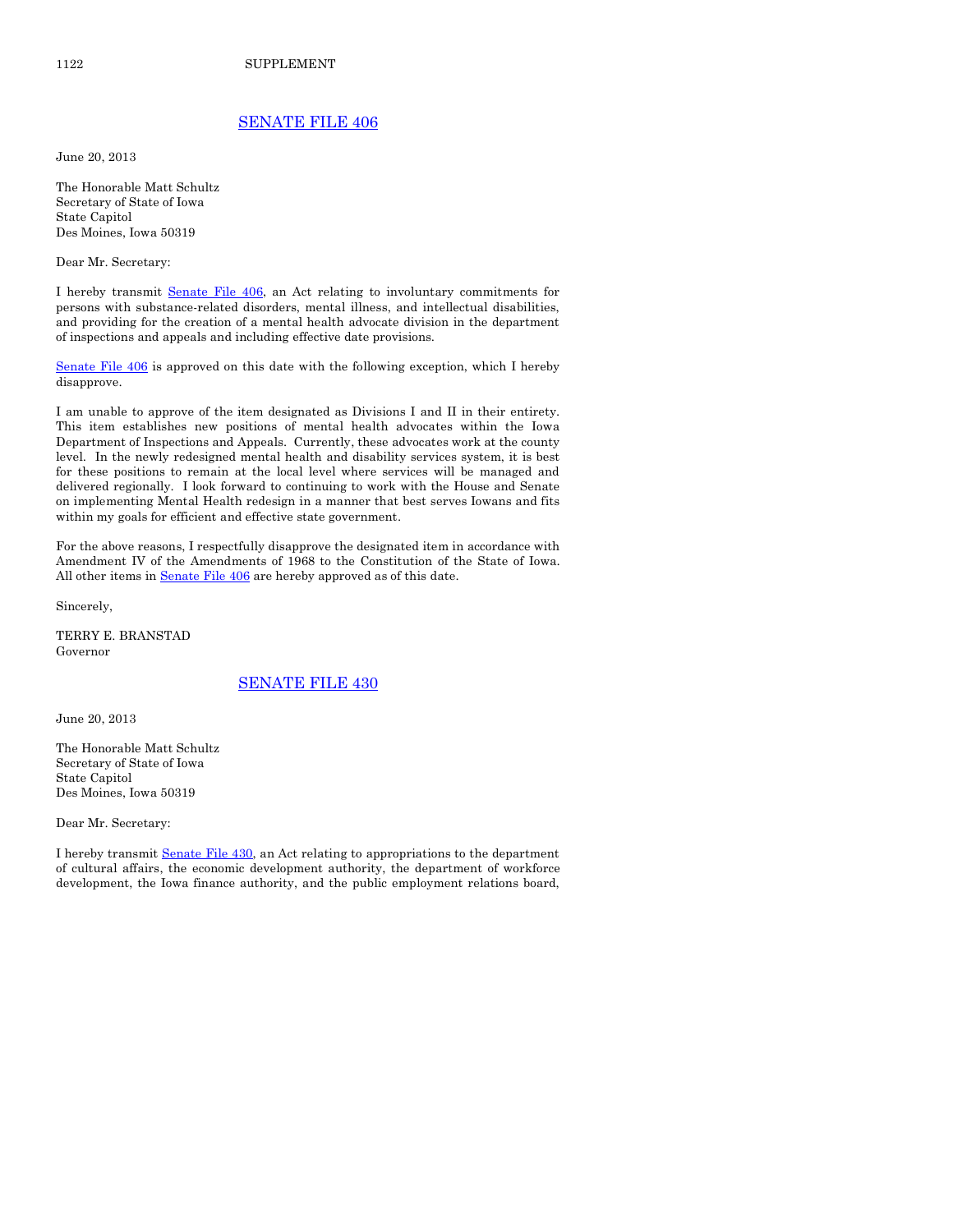providing for other properly related matters, and including effective date and retroactive applicability provisions.

[Senate File 430](http://coolice.legis.iowa.gov/Cool-ICE/default.asp?Category=billinfo&Service=Billbook&frame=1&GA=85&hbill=SF430) is approved on this date with the following exceptions, which I hereby disapprove.

I am unable to approve the item designated as Section 1, subsection 2. This item creates carry-forward language which is unnecessary for the Department of Cultural Affairs for fiscal year 2014. The carry-forward language does not advance my goals of returning predictability and sustainability to government budgeting.

I am unable to approve the item designated as Section 16, subsection 2. This item creates carry-forward language which is unnecessary for the Department of Cultural Affairs for fiscal year 2015. The carry-forward language does not advance my goals of returning predictability and sustainability to government budgeting.

I am unable to approve the item designated as Section 43 in its entirety and the designated portion of Section 54. These items create carry-forward language which is unnecessary for the Department of Cultural Affairs for fiscal year 2013. The carryforward language does not advance my goals of returning predictability and sustainability to government budgeting.

For the above reasons, I respectfully disapprove the designated items in accordance with Amendment IV of the Amendments of 1968 to the Constitution of the State of Iowa. All other items i[n Senate File 430](http://coolice.legis.iowa.gov/Cool-ICE/default.asp?Category=billinfo&Service=Billbook&frame=1&GA=85&hbill=SF430) are hereby approved as of this date.

Sincerely,

TERRY E. BRANSTAD Governor

### [SENATE FILE 446](http://coolice.legis.iowa.gov/Cool-ICE/default.asp?Category=billinfo&Service=Billbook&frame=1&GA=85&hbill=SF446)

June 20, 2013

The Honorable Matt Schultz Secretary of State of Iowa State Capitol Des Moines, Iowa 50319

Dear Mr. Secretary:

I hereby transmit [Senate File 446,](http://coolice.legis.iowa.gov/Cool-ICE/default.asp?Category=billinfo&Service=Billbook&frame=1&GA=85&hbill=SF446) an Act relating to appropriations for health and human services and including other related provisions and appropriations, providing penalties, and including effective, retroactive, and applicability date provisions.

[Senate File 446](http://coolice.legis.iowa.gov/Cool-ICE/default.asp?Category=billinfo&Service=Billbook&frame=1&GA=85&hbill=SF446) contains new language specifying the process for Iowa Medicaid reimbursement of an abortion procedure. This language applies to the remainder of this fiscal year, as well as fiscal year 2014 and 2015. This new legislative language represents a compromise between Democrats and Republicans in the legislature on the issue of whether taxpayer dollars should be used to reimburse hospitals or doctors for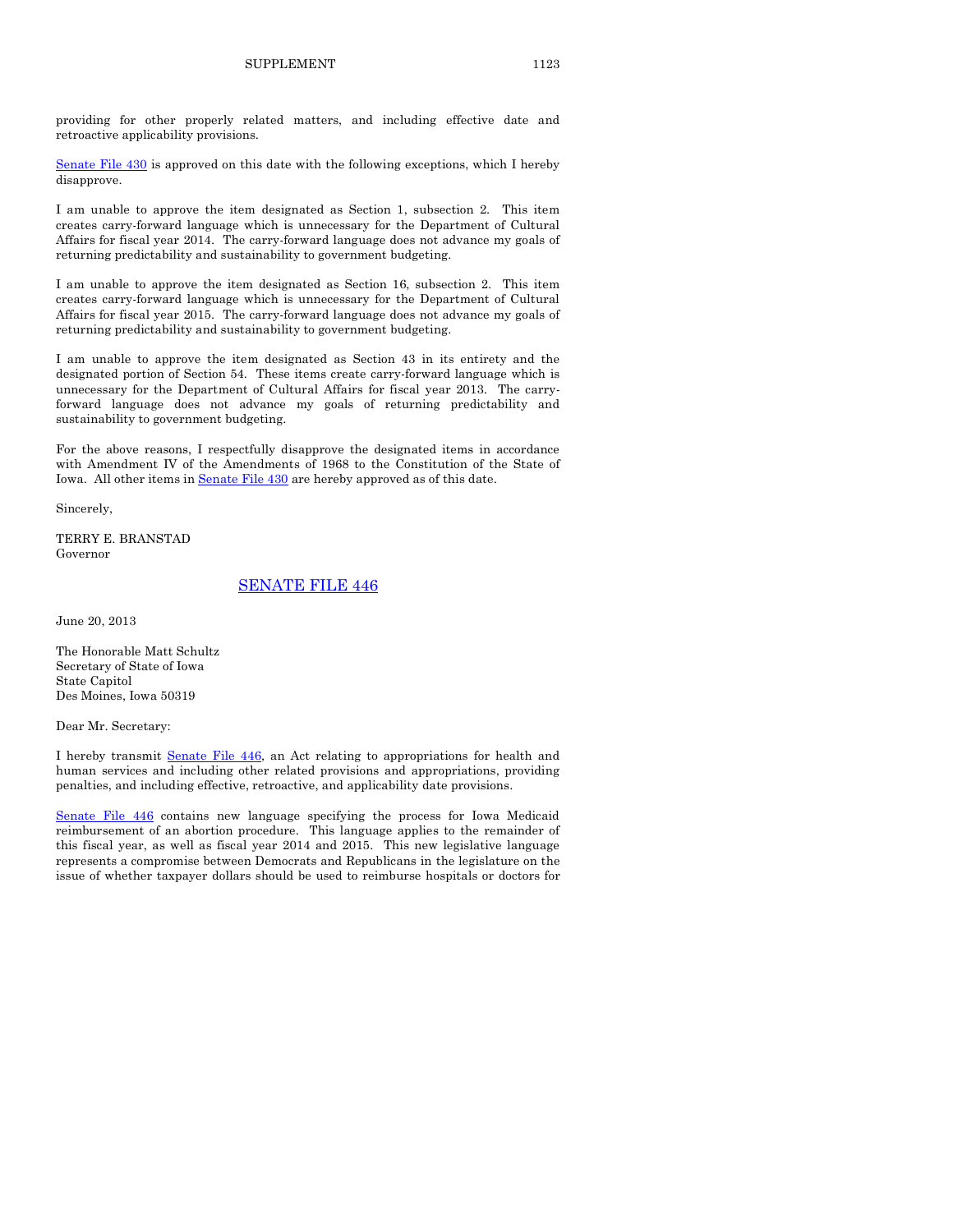abortions. The new legislative language does not allow or require a governor to approve any procedure in advance. The decision about whether to undergo an abortion procedure continues to remain with the mother and her physician. With this new language, the legislature has asked a governor to approve or disapprove a bill submitted by a provider for taxpayer-funded Medicaid reimbursement after the procedure is performed.

[Senate File 446](http://coolice.legis.iowa.gov/Cool-ICE/default.asp?Category=billinfo&Service=Billbook&frame=1&GA=85&hbill=SF446) is approved on this date with the following exceptions, which I hereby disapprove.

I am unable to approve the designated portion of the item designated as Section 2, subsection 1. This item creates two additional long-term care resident's advocates positions. As of today, there are eight long-term care resident's advocates, serving the needs of Iowa's vulnerable seniors. Currently, the Department on Aging is in the process of an aging system redesign and is thoroughly reviewing state services. It is important to ensure that all new positions are consistent with the redesign so that Iowa can best serve the needs of aging Iowans. The effect of this disapproval shall cause the \$200,000 contained in this item to revert to the General Fund.

I am unable to approve the designated portion of the item designated as Section 3, subsection 8, lettered paragraph e. This item provides \$28,644 for the costs of an emergency medical services task force that is disapproved. Due to the fact that the new task force is not created, the money is not needed. Iowa is fortunate to have many dedicated professional and volunteer emergency medical services personnel. These Iowans give their time to provide critical care in emergency situations as first responders. The Iowa Department of Public Health helps provide oversight, assistance and acts as a regulatory body for the profession to ensure Iowans statewide get a high level of care. The Department of Public Health will continue to work to improve our system. An additional task force, growing the size, scope and cost of government is not an effective use of taxpayer dollars at this time. The effect of this disapproval shall cause the \$28,644 contained in this item to revert to the General Fund.

I am unable to approve the designated portion of the item designated as Section 4, subsection 2, lettered paragraph d. This item creates a redundant, overly burdensome mandate requiring the Iowa Veterans' Home to make expenditure reports monthly to the Legislative Services Agency for fiscal year 2014. I strongly support transparency efforts that publicly disclose how departments spend their resources and this information is already available within the State's accounting and budgeting systems.

I am unable to approve the designated portion of the item designated as Section 12, subsection 19, lettered paragraph e. This item requires the Department of Human Services to report on cost containment strategies. The Department of Human Services, Department of Management and the Legislative Services Agency meet on a monthly basis to determine projections for the Medical Assistance appropriation. Information relating to cost containment strategies is shared during these meetings. While I strongly support transparency efforts that publicly disclose how departments spend their resources, this information is already available within the State's accounting and budgeting systems.

I am unable to approve the designated portion of the item designated as Section 12, subsection 20. This item allocates \$8,715,473 for the waiting list for medical assistance home and community based services waivers. The effect of this disapproval shall cause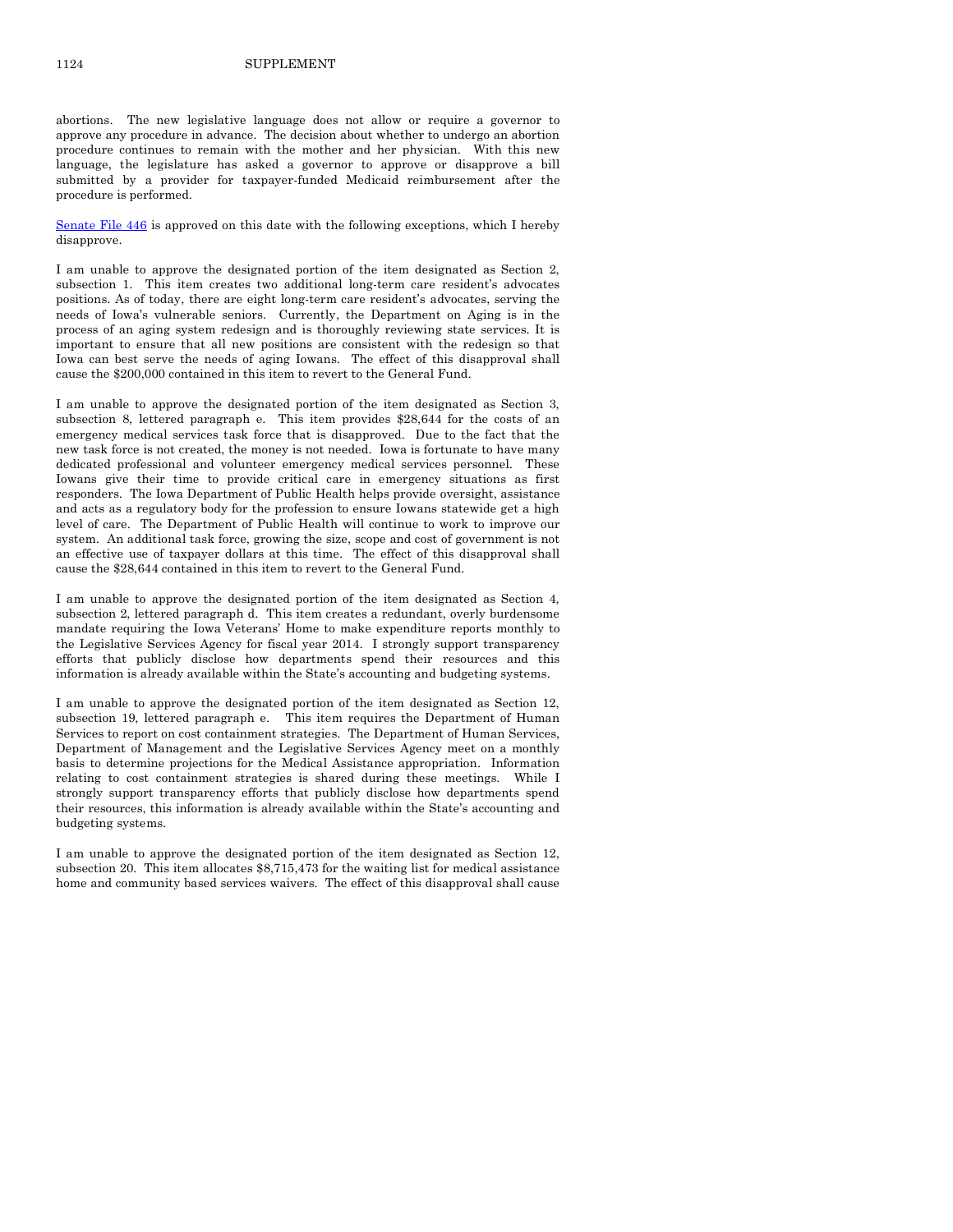the \$8,715,473 contained in this item to revert to the General Fund. Past history demonstrates that funding specifically earmarked to buy down the waiting list is not a successful long-term solution. Additionally, the Iowa Health and Wellness Plan will be implemented January 1, 2014. The Iowa Health and Wellness Plan will provide access for Iowans currently on the waiting list to high quality health care, including home and community based services.

I am unable to approve the designated portion of the item designated as Section 26, subsection 1. This item prohibits external approvals that are designed to ensure budget integrity, stability and predictability. Management must have the ability and flexibility to allocate resources where they are most effective and needed. In addition, this item creates a redundant, overly burdensome mandate requiring the department to report to the chairpersons and ranking members of the appropriations committees on a monthly basis. While I strongly support transparency efforts that publicly disclose how departments spend their resources, this information is already available within the State's accounting and budgeting systems.

I am unable to approve the designated portion of the item designated as Section 27, subsection 2. This item requires the Department of Human Services to report operational and program expenditures at least monthly to the Legislative Services Agency. While I strongly support transparency efforts that publicly disclose how departments spend their resources, this information is already available within the State's accounting and budgeting systems.

I am unable to approve the designated portion of the item designated as Section 27, subsection 5. This item transfers \$250,000 to the Department of Inspections and Appeals and creates two new FTEs to implement a new mental health advocate division within the Department of Inspections and Appeals. Currently, these advocates work at the county level. In the newly redesigned mental health and disability services system, it is best for these positions to remain at the local level where the services will be managed and delivered regionally. I look forward to continuing work with the General Assembly to implement the mental health and disability services redesign in a manner that best serves Iowans and serves our goals for an efficient and effective state government. The language creating a new mental health advocate division was an item that was disapproved in [Senate File 406.](http://coolice.legis.iowa.gov/Cool-ICE/default.asp?Category=billinfo&Service=Billbook&frame=1&GA=85&hbill=SF406) The effect of this disapproval shall cause the \$250,000 contained in this item to revert to the General Fund.

I am unable to approve the designated portion of the item designated as Section 29, subsection 8. This item requires that all provider reimbursement rate increases in this section be used to increase the compensation and costs of employment for nonadministrative staff. The Department of Human Services does not have the ability to monitor providers to determine compliance. In addition, it is not appropriate to direct provider increases in this manner. Providers are best equipped to manage their own budgets.

I am unable to approve the item designated as Section 49 in its entirety. This item amends the Iowa Code to require that any penalties imposed by the Director of the Iowa Department on Aging against a long-term care facility are automatically appropriated to the Office of the Long-Term Care Resident's Advocate. Currently, these funds are deposited in the General Fund. The Office of the Long-Term Care Resident's Advocate is funded by the General Fund. I oppose this change which uses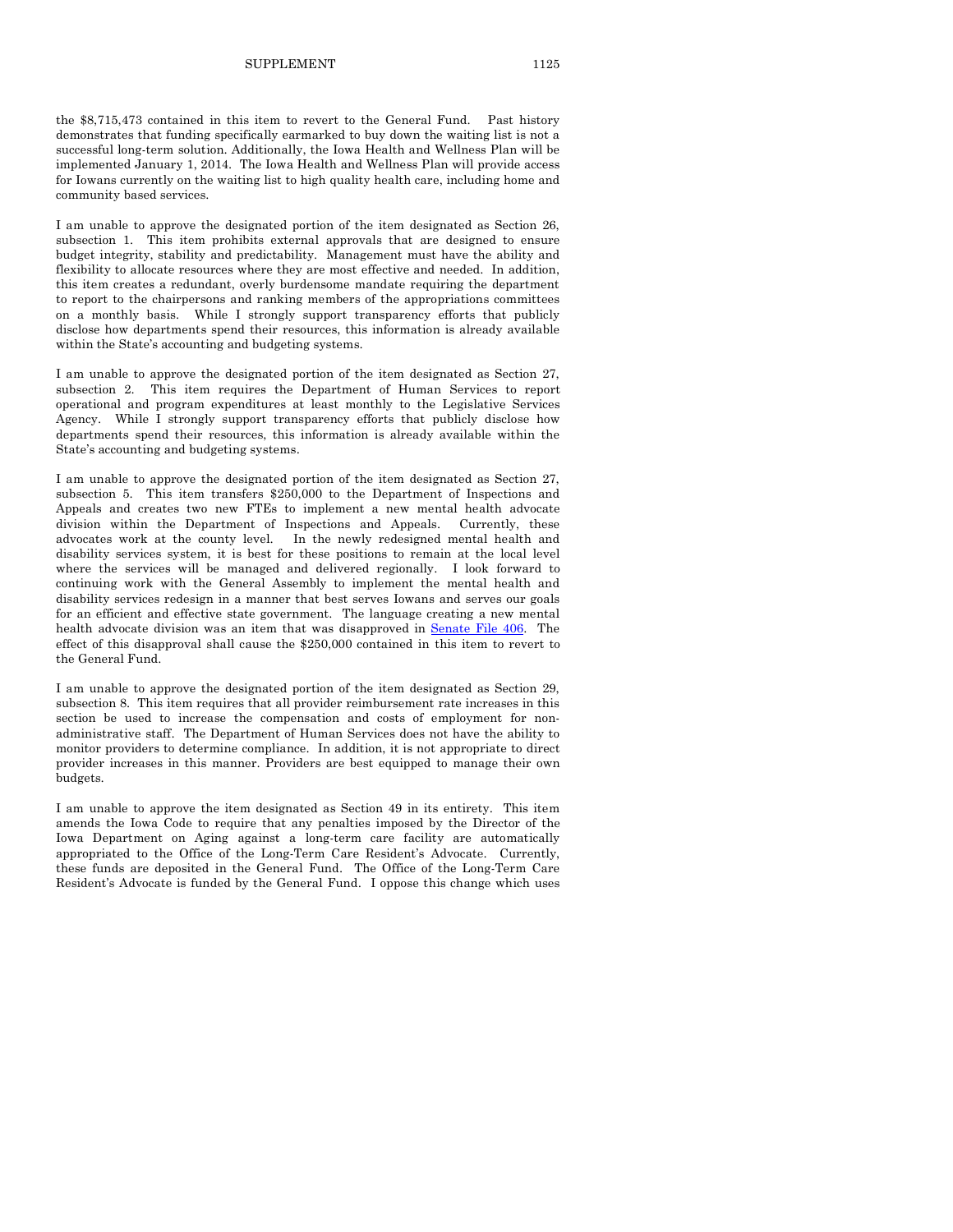fines to automatically fund Office of the Long-Term Care Resident's Advocate because it sets a dangerous precedent and creates a conflict of interest.

I am unable to approve the designated portion of the item designated as Division X in its entirety. This item creates a new emergency medical services task force and report. Iowa is fortunate to have many dedicated professional and volunteer emergency medical services personnel. These Iowans give their time to provide critical care in emergency situations as first responders. The Iowa Department of Public Health helps provide oversight, assistance and acts as a regulatory body for the profession to ensure Iowans statewide receive a high level of care. The Department of Public Health will continue to work to improve our system. An additional task force, growing the size, scope and cost of government is not an effective use of taxpayer dollars at this time.

I am unable to approve the designated portion of the item designated as Section 83, paragraph 5, subparagraph b. This item causes funds deposited into the Autism Support Program Fund to not revert to the General Fund. It creates new, permanent carry-forward language which does not work to advance my goal of predictability and sustainability for government budgeting.

I am unable to approve the designated portion of the item designated as Section 84, paragraph 2. This item directs the Department of Human Services to enter into a solesource contract without the benefit of a competitive bidding process. It is important to allow for a full review process and thoroughly plan new initiatives. In addition, competitively bid contracts ensure the best value for taxpayer dollars and that more people are served when this value is maximized.

I am unable to approve of the item designated as Division XIX in its entirety. This item creates a new committee to study how to provide care for people who are sexually aggressive, combative or have unmet psychiatric needs. My administration currently has a work group that is working together to propose constructive recommendations. The work group is open to public input. An additional committee is not needed at this time.

I am unable to approve of the item designated as the portion of Section 128 that amends 2011 Iowa Acts, chapter 63, section 36, subsection 4. This item would require a report to be given to the chairpersons and ranking members of the joint appropriations subcommittee on health and human services relating to changes in law or rules needed to implement telepharmacy on a state-wide basis. This report is not necessary due to the fact that this information is available upon request by the General Assembly.

I am unable to approve the designated portion of the item designated as Section 132, subsection 1. This item creates two new long-term care resident's advocates positions for fiscal year 2015. As of today, there are eight long-term care resident's advocates, serving the needs of Iowa's vulnerable seniors. Currently, the Department on Aging is in the process of an aging system redesign and is thoroughly reviewing state services. It is important to ensure that all new positions are consistent with the redesign so that Iowa can best serve the needs of aging Iowans. The effect of this disapproval shall cause the \$100,000 contained in this item to revert to the General Fund.

I am unable to approve the designated portion of the item designated as Section 134, subsection 2, lettered paragraph d. This item creates a redundant, overly burdensome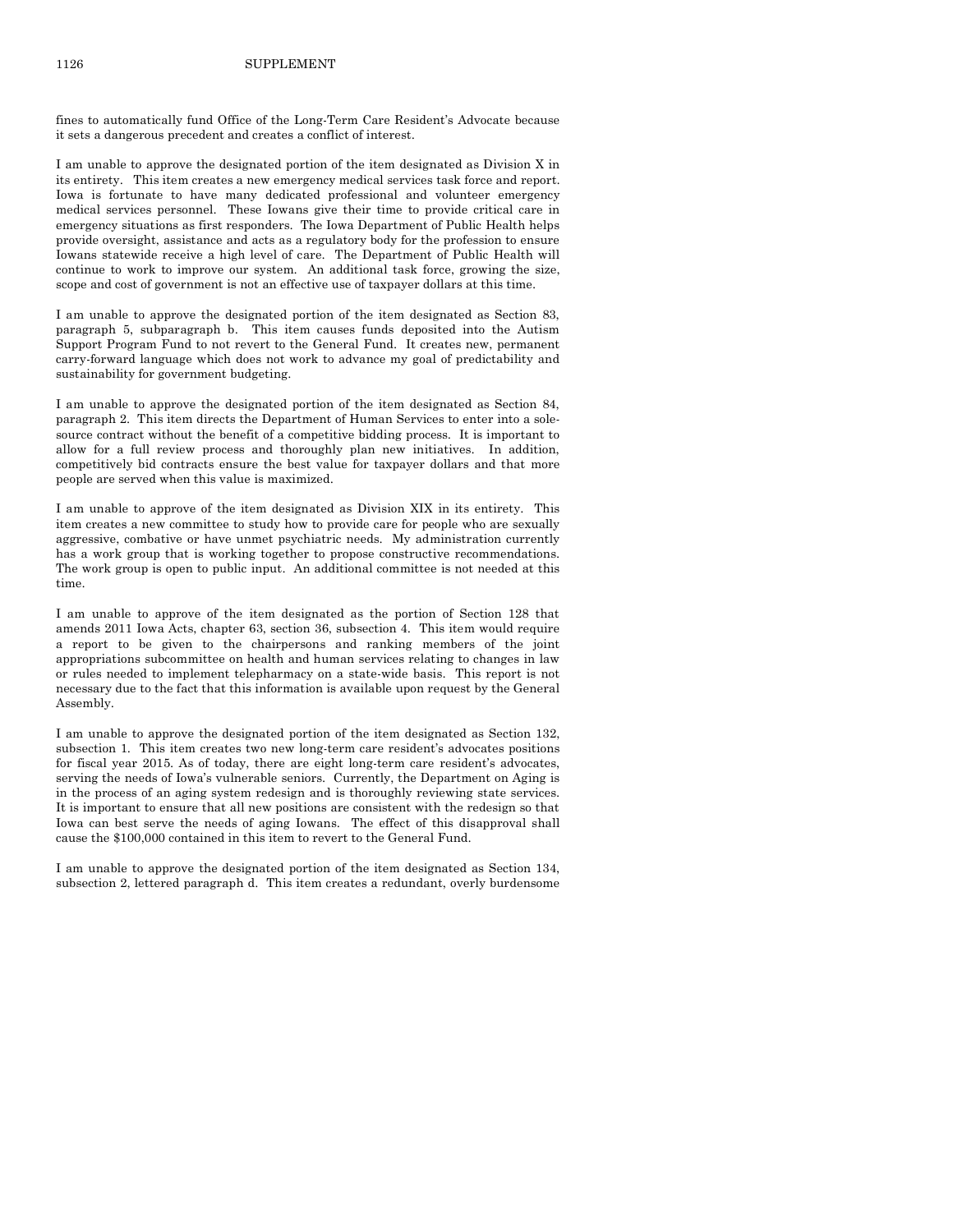mandate requiring the Iowa Veterans' Home to make expenditure reports monthly to the Legislative Services Agency for fiscal year 2015. While I strongly support transparency efforts that publicly disclose how departments spend their resources, this information is already available within the State's accounting and budgeting systems.

I am unable to approve the designated portion of the item designated as Section 142, subsection 18, lettered paragraph d. This item requires the Department of Human Services to report on cost containment strategies for fiscal year 2015. The Department of Human Services, Department of Management and the Legislative Services Agency meet on a monthly basis to determine projections for the Medical Assistance appropriation. Information relating to cost containment strategies is shared during these meetings. While I strongly support transparency efforts that publicly disclose how departments spend their resources, this information is already available within the State's accounting and budgeting systems.

I am unable to approve the designated portion of the item designated as Section 156, subsection 1. This item prohibits external approvals that are designed to ensure budget integrity, stability and predictability. Management must have the ability and flexibility to allocate resources where they are most effective and needed. In addition, this item creates a redundant, overly burdensome mandate requiring the department to report to the chairpersons and ranking members of the appropriations committees on a monthly basis. While I strongly support transparency efforts that publicly disclose how departments spend their resources, this information is already available within the State's accounting and budgeting systems.

I am unable to approve the designated portion of the item designated as Section 157, subsection 2. This item requires the Department of Human Services to report operational and program expenditures at least monthly to the Legislative Services Agency for fiscal year 2015. While I strongly support transparency efforts that publicly disclose how departments spend their resources, this information is already available within the State's accounting and budgeting systems.

I am unable to approve the designated portion of the item designated as Section 157, subsection 5. This item transfers \$125,000 to the Department of Inspections and Appeals for two new FTEs to implement a new mental health advocate division within the Department of Inspections and Appeals. Currently, these advocates work at the county level. In the newly redesigned mental health and disability services system, it is best for these positions to remain at the local level where the services will be managed and delivered regionally. I look forward to continuing work with the General Assembly to implement the mental health and disability services redesign in a manner that best serves Iowans and serves our goals for an efficient and effective state government. The language creating a new mental health advocate division was an item that was disapproved in [Senate File 406.](http://coolice.legis.iowa.gov/Cool-ICE/default.asp?Category=billinfo&Service=Billbook&frame=1&GA=85&hbill=SF406) The effect of this disapproval shall cause the \$125,000 contained in this item to revert to the General Fund.

For the above reasons, I respectfully disapprove the designated items in accordance with Amendment IV of the Amendments of 1968 to the Constitution of the State of Iowa. All other items i[n Senate File 446](http://coolice.legis.iowa.gov/Cool-ICE/default.asp?Category=billinfo&Service=Billbook&frame=1&GA=85&hbill=SF446) are hereby approved as of this date.

Sincerely,

TERRY E. BRANSTAD Governor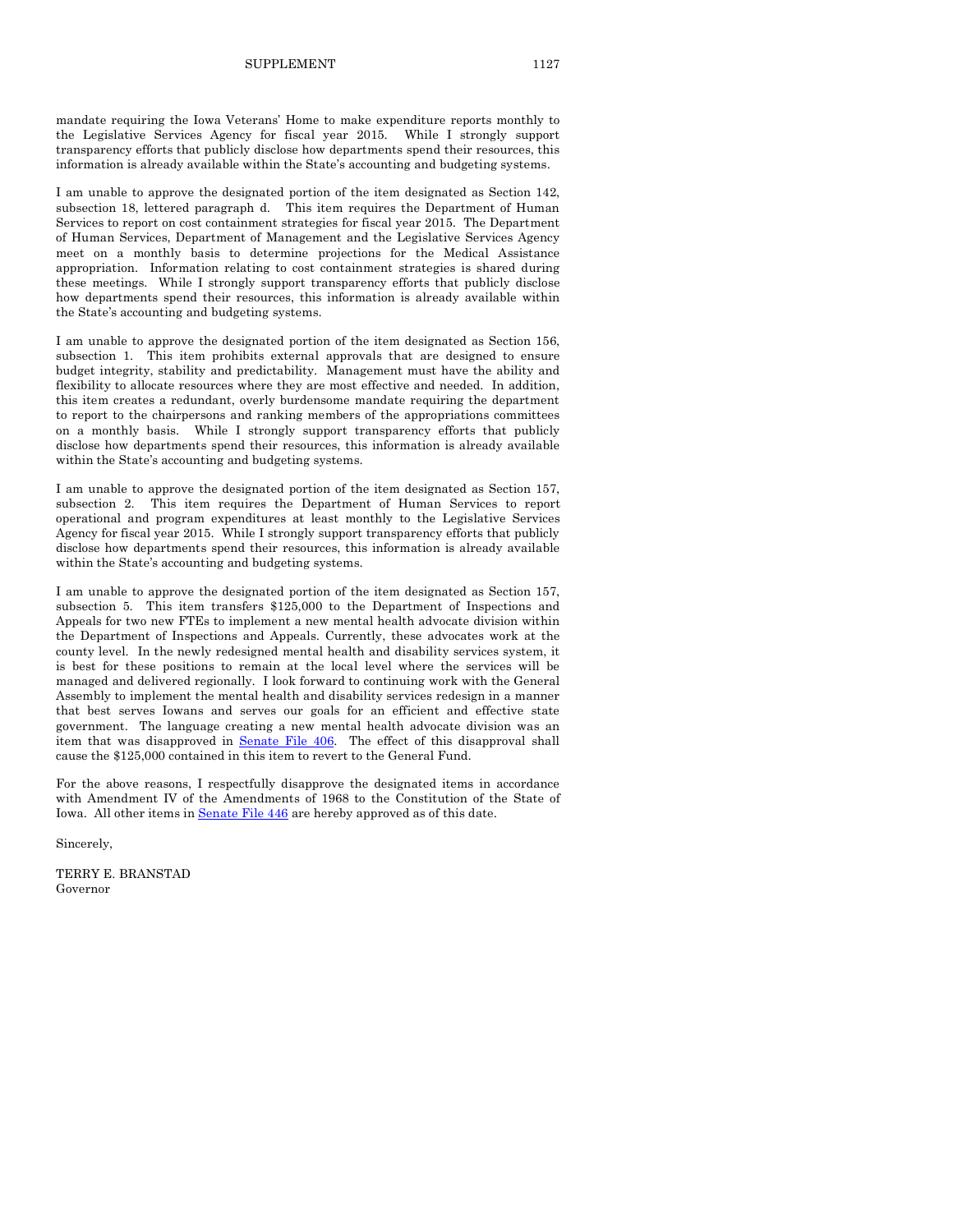# [SENATE FILE 447](http://coolice.legis.iowa.gov/Cool-ICE/default.asp?Category=billinfo&Service=Billbook&frame=1&GA=85&hbill=SF447)

June 20, 2013

The Honorable Matt Schultz Secretary of State of Iowa State Capitol Des Moines, Iowa 50319

Dear Mr. Secretary:

I hereby transmit [Senate File 447,](http://coolice.legis.iowa.gov/Cool-ICE/default.asp?Category=billinfo&Service=Billbook&frame=1&GA=85&hbill=SF447) an Act relating to appropriations to the justice system and including effective dates.

[Senate File 447](http://coolice.legis.iowa.gov/Cool-ICE/default.asp?Category=billinfo&Service=Billbook&frame=1&GA=85&hbill=SF447) is approved on this date with the following exceptions, which I hereby disapprove.

I am unable to approve the designated portion of the item designated as Section 1, subsection 1, lettered paragraph b. This item unduly restricts the Department of Justice from closing facilities and transitioning to new, more effective communitybased services for victims. The program must have the flexibility to provide services to victims in the most efficient and effective way possible.

I am unable to approve the designated portion of the item designated as Section 1, subsection 1, lettered paragraph b. This item creates carry-forward language which is unnecessary for the Department of Justice. The carry-forward language does not advance my goals of returning predictability and sustainability to government budgeting.

I am unable to approve the designated portion of the item designated as Section 3, subsection 1, lettered paragraph a. This item requires the Department of Corrections to submit a report to the legislature regarding plans for the Fort Madison Correctional Facility. Although I support transparency efforts, this requirement is redundant as this report was submitted on January 15, 2013 and is already available to the legislature.

I am unable to approve the item designated as Section 4, subsection 1, lettered paragraph a. This item contains policy language pertaining to the Department of Corrections entering into a new contract in excess of \$100,000 for privatized services during fiscal year 2014 without prior notification of the legislature and employee organizations. However, this item allows the department to renew existing contracts without notification. This item would prevent the department from obtaining services for inmates in an effective and efficient manner. This notification unnecessarily impedes on the department's management authority.

I am unable to approve the designated portion of the item designated as Section 19, subsection 1, lettered paragraph b. This item creates carry-forward language which is unnecessary for the Department of Justice. The carry-forward language does not advance my goals of returning predictability and sustainability to government budgeting.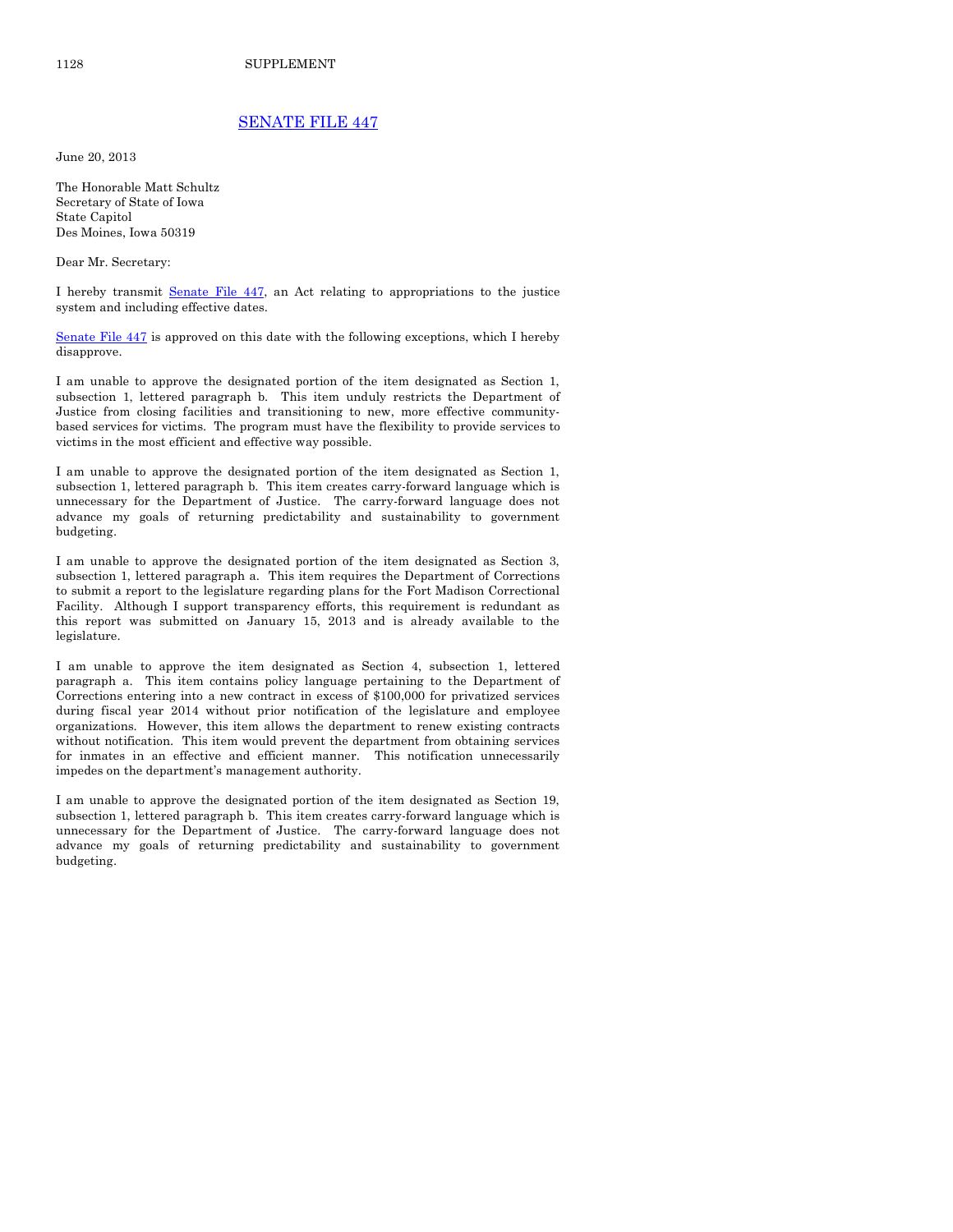I am unable to approve the designated portion of the item designated as Section 21, subsection 1, lettered paragraph a. This item requires the Department of Corrections to submit a report to the legislature regarding plans for the Fort Madison Correctional Facility. Although I support transparency efforts, this requirement is redundant as this report was submitted on January 15, 2013 and is already available to the legislature.

I am unable to approve the item designated as Division IV in its entirety. This item creates a task force to study the creation of a consolidated fire and police public safety training facility. Iowa is fortunate to have dedicated firefighters and police officers. These Iowans dedicate their lives to protecting the safety and welfare of Iowans. The Department of Public Safety and the Iowa Law Enforcement Academy will continue to work to improve our system. It is my administration's goal to reduce the size and cost of government by 15% and as such, I believe this issue can be reviewed without growing the size and cost of government.

I am unable to approve the item designated as Section 45 in its entirety. This item creates carry-forward language from the balance of the Cigarette Fire Safety Standard fund to the Victim Assistance Grants program. The carry-forward language does not advance my goals of returning predictability and sustainability to government budgeting.

I am unable to approve the item designated as Section 55 in its entirety. This item permanently increases the standing limited appropriation of \$1.2 million for the Consumer Education and Litigation Fund to \$2 million. Currently, any increase over the current standing limited appropriation is reviewed by the legislature and additional funds are provided annually based on need. Before this automatic increase is made permanent, further review by the legislature needs to be conducted.

For the above reasons, I respectfully disapprove the designated items in accordance with Amendment IV of the Amendments of 1968 to the Constitution of the State of Iowa. All other items i[n Senate File 447](http://coolice.legis.iowa.gov/Cool-ICE/default.asp?Category=billinfo&Service=Billbook&frame=1&GA=85&hbill=SF447) are hereby approved as of this date.

Sincerely,

TERRY E. BRANSTAD Governor

### [SENATE FILE 452](http://coolice.legis.iowa.gov/Cool-ICE/default.asp?Category=billinfo&Service=Billbook&frame=1&GA=85&hbill=SF452)

June 20, 2013

The Honorable Matt Schultz Secretary of State of Iowa State Capitol Des Moines, Iowa 50319

Dear Mr. Secretary:

I hereby transmit [Senate File 452,](http://coolice.legis.iowa.gov/Cool-ICE/default.asp?Category=billinfo&Service=Billbook&frame=1&GA=85&hbill=SF452) an Act relating to state and local finances by making appropriations, providing for fees, providing for legal responsibilities, providing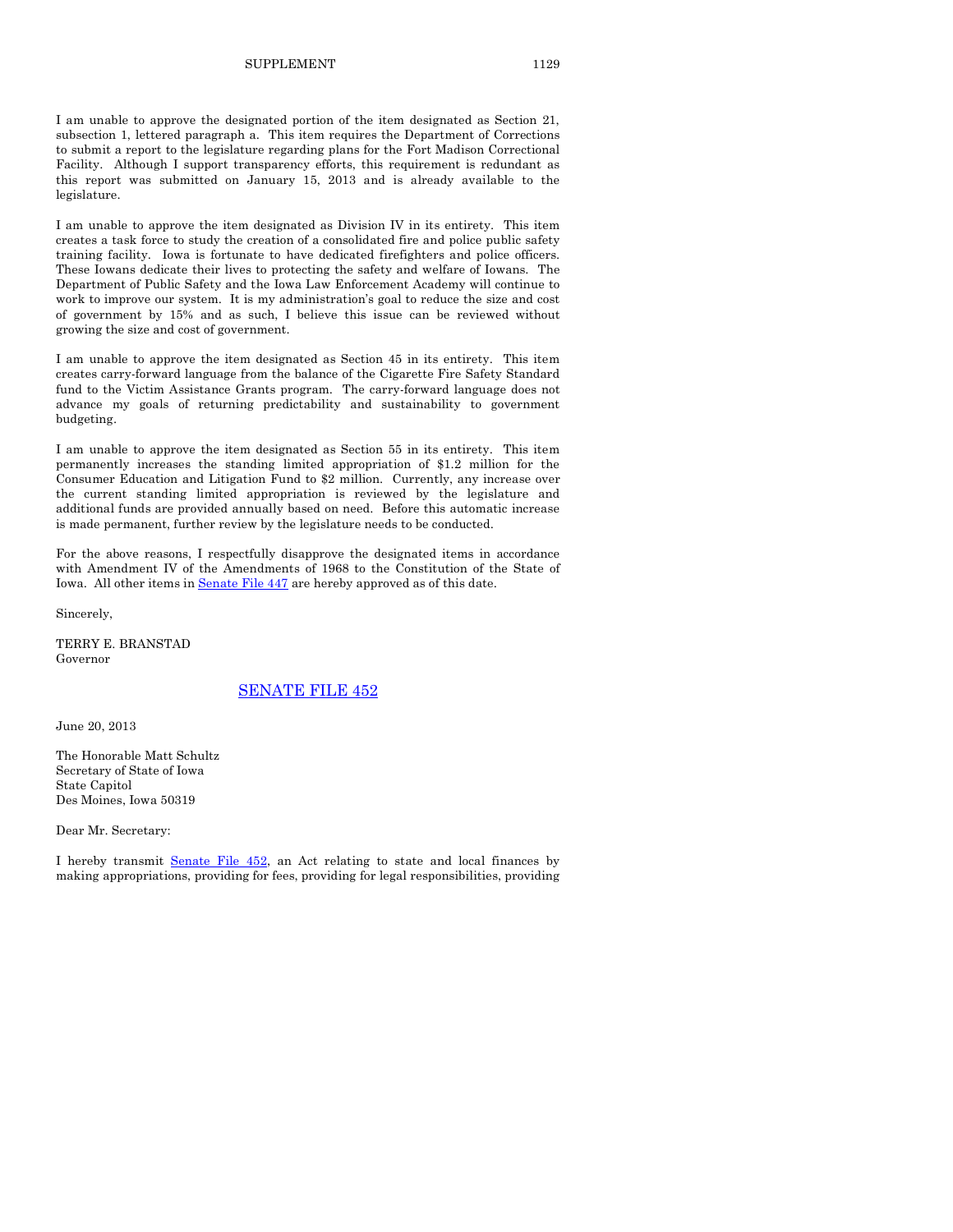for certain employee benefits, and providing for properly related matters, and including penalties and effective date and retroactive and other applicability provisions.

Senate File  $452$  is approved on this date with the following exceptions, which I hereby disapprove.

I am unable to approve the item designated as Section 30 in its entirety. This item allocates \$200,000 for the chronic care consortium. The strategic planning work is duplicative of efforts already taking place within Medicaid. Additionally, the revenue from the Clinical Health Coach training program will eventually allow the Iowa Chronic Care Consortium Board to become a self-sustaining enterprise.

I am unable to approve the item designated as Section 31 in its entirety. This language restricts the Department from fulfilling its mission. It is not appropriate to direct departments to treat employees differently solely based on an employee's classification. Additionally, departments are best equipped to manage their own budgets. This does not affect the \$1.7 million appropriation approved in [Senate File 447.](http://coolice.legis.iowa.gov/Cool-ICE/default.asp?Category=billinfo&Service=Billbook&frame=1&GA=85&hbill=SF447)

I am unable to approve the item designated as Section 32 in its entirety. This language unnecessarily restricts the Department from fulfilling its mission. It is not appropriate to direct departments to treat employees differently solely based on an employee's classification. Additionally, departments are best equipped to manage their own budgets. This does not affect the \$850,000 appropriation approved i[n Senate File 447.](http://coolice.legis.iowa.gov/Cool-ICE/default.asp?Category=billinfo&Service=Billbook&frame=1&GA=85&hbill=SF447)

I am unable to approve the item designated as Section 33 in its entirety. This language unnecessarily restricts the Department from fulfilling its mission. It is not appropriate to direct departments to treat employees differently solely based on an employee's classification. Additionally, departments are best equipped to manage their own budgets. This does not affect the \$2,571,309 appropriation approved in Senate File 447.

I am unable to approve the item designated as Section 34 in its entirety. This language unnecessarily restricts the Department from fulfilling its mission. It is not appropriate to direct departments to treat employees differently solely based on an employee's classification. Additionally, departments are best equipped to manage their own budgets. This does not affect the \$1,285,655 appropriation approved i[n Senate File 447.](http://coolice.legis.iowa.gov/Cool-ICE/default.asp?Category=billinfo&Service=Billbook&frame=1&GA=85&hbill=SF447) 

I am unable to approve the item designated as Division XI in its entirety. This item increases the annual tax credit cap on the Historical Preservation and Cultural and Entertainment District Tax Credits. Currently, there is an Executive Order 80 Stakeholder group reviewing this tax credit program. It is my plan to approach Historical Preservation tax credits in a comprehensive and thoughtful manner. As such, I look forward to continuing to work with members of the House and Senate as this program is reviewed.

I am unable to approve the item designated as Division XXI in its entirety. This language is an attempt to provide financial relief to certain private providers of services to students related to compliance with special and general education billing requirements. The nature of the issue centers on what is and is not allowable as an educational expense in these facilities. This item would legalize what are currently non-permissive expenditures for educational funding to include a long list of expenditures that are non-educational, including expenditures related to administration, facilities, and mental health costs. This would cause an expansion of